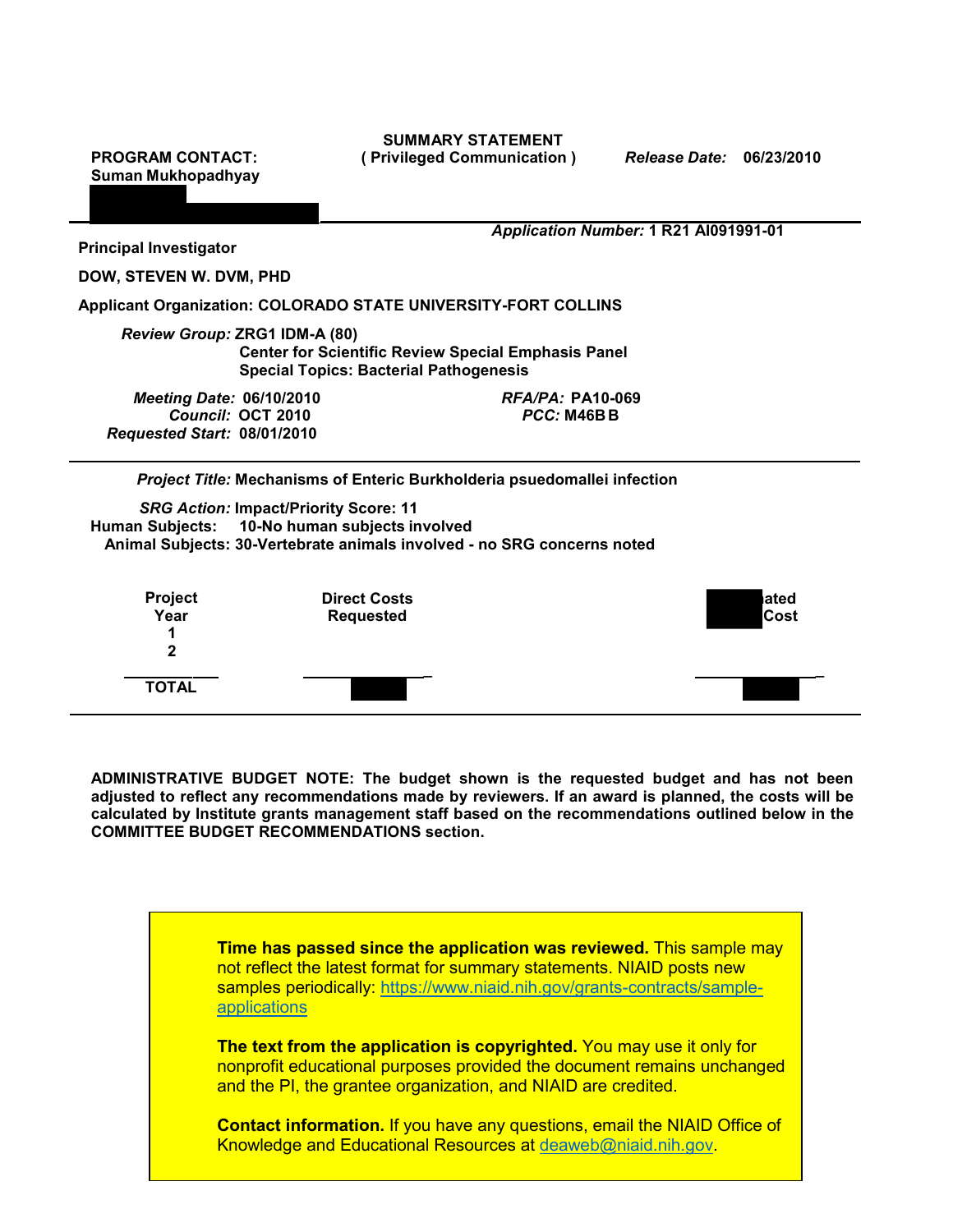## **1R21AI091991-01 Dow, Steven**

 readily sustain an enteric infection with *Burkholderia pseudomallei* (Bp) and cites a body of infections, use fluorescently labeled Bp to assess cell type infectivity, and study dissemination to distal agent. Strengths of the application include the accomplished investigator and research team, strong very high level of enthusiasm. **RESUME AND SUMMARY OF DISCUSSION:** The investigator has previously shown that mice can epidemiological evidence suggesting the likelihood of an enteric route of infection in humans; and in the present application will examine the ability of a set of (human) clinical isolates to cause enteric murine sites (following enteric infection). This well reasoned and supported application has the potential to change the way we think about the meliodosis (the diseases caused by Bp) an emerging tropical disease and recognized bioterror threat previously viewed as a primarily respiratory and skin infectious preliminary data, the direct doable and logical set of experiments, and the likelihood of paradigm shifting insights into meliodosis. The panel is genuinely excited by the work proposed and there is a

 pathogen that can cause a variety of difficult-to-treat infections in humans ranging from acute sepsis to chronic abscesses. While Bp is endemic in Southeast Asia and northern Australia, infections are now being diagnosed with increasing frequency around the world, including in Central and South America.  Therefore, it is likely that Bp infections will soon be identified in the U.S*. Though infection with Bp was a primary enteric pathogen, which can readily establish acute or persistent GI tract infection following*  pathogenesis of enteric infection with Bp. Therefore, the studies proposed here are intended to fill a critical void in our understanding of pathogenesis of infection with this important and emerging bacterial pathogen. First, we will use the mouse infection model of Bp infection to determine whether most or all strains of Bp can establish enteric infection and to identify virulent and avirulent isolates. Second, we will use the model to define the role of the intestine as a reservoir for Bp infection and to identify cells in is disseminated to other organs during chronic enteric infection. The information generated in these risks posed by oral Bp infection. **DESCRIPTION (provided by applicant):** *Burkholderia pseudomallei* (Bp) is a Gram-negative bacterial *previously thought to occur by inhalation or skin inoculation, our new studies indicate that Bp is actually oral inoculation in mouse models.* However, at present essentially nothing is known regarding the the GI tract where the organism is maintained during chronic infection. Last, we will investigate how Bp studies will substantially alter our view of Bp as a pathogen and also lead to a reassessment of the

 water, is very resistant to most antibiotics, and can cause rapidly fatal infections in humans. Previously **PUBLIC HEALTH RELEVANCE:** *Burkholderia pseudomallei* is an important and dangerous bacterial pathogen that appears in recent years to be spreading around the world, including Central and South America. This organism is particularly dangerous because it is able to survive for years in soil and it was assumed that the organism was contracted only by inhalation or skin injury, but our new data indicate that *B. pseudomallei* is also very infectious orally and causes chronic intestinal infection with fecal shedding. We will therefore study the mechanisms that allow *B. pseudomallei* to infect the intestinal tract, using mouse models of infection.

## **CRITIQUE 1:**

Significance: 2 Investigator(s): 2 Innovation: 2 Approach: 2 Environment: 1

**Overall Impact: Strengths**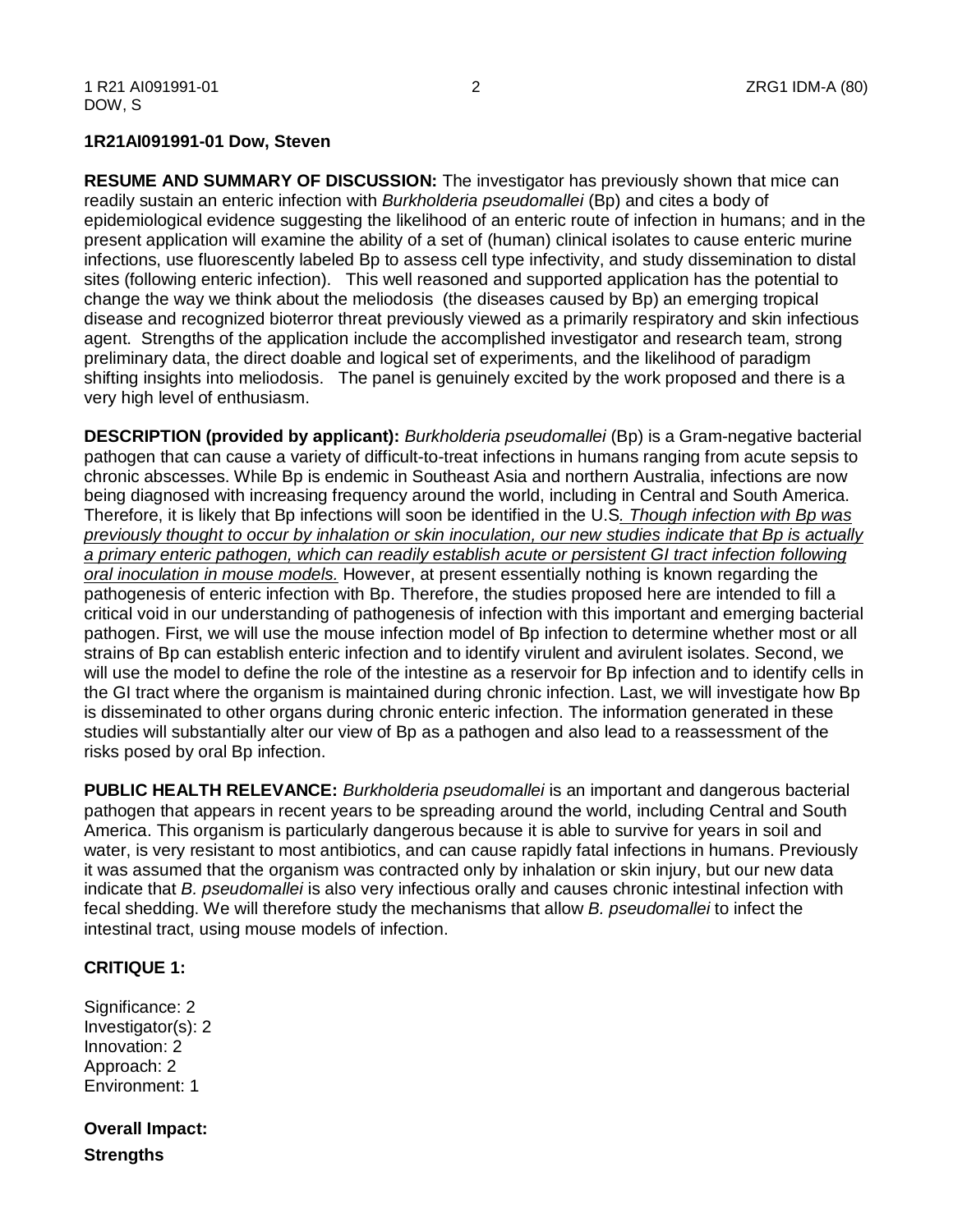• *Burkholderia pseudomallei* is a poorly understood emerging pathogen, potentially a bioterror weapon - this study provides a straightforward analysis of its pathogenesis

## **1. Significance:**

## **Strengths**

- Enteric infection seems a likely route of pathogenesis
- Logical methodology, nice methods which are likely to succeed

#### **Weaknesses**

• How much of the pathology due to inhalation is due to ingestion?

## **2. Investigator(s):**

## **Strengths**

- Strong investigator with substantial publications dealing with this and similar organisms
- Has appropriate collaborators to make labeled organisms

## **3. Innovation:**

## **Strengths**

- Enteric infection has not been studied with this organism -
- Investigator make a nice analogy to other enteric infections

## **4. Approach:**

#### **Strengths**

- Entirely straightforward analysis of the mode of pathogenesis on an enteric infection
- RFP labeled organisms should be useful to follow alternative methods
- Use of CD18 null mice may (or may not) provide real insights into the mechanism of dispersion

## **Weaknesses**

 • Uses lots of different genetic backgrounds - may be more useful to figure out what is going on in the C57Bl6 - so mutants can be exploited

## **5. Environment:**

## **Strengths**

 • Outstanding group at Ft. Collins with documented expertise and publications using their BSL3 facility

## **Protections for Human Subjects:**

Not Applicable (No Human Subjects)

## **Vertebrate Animals:**

Acceptable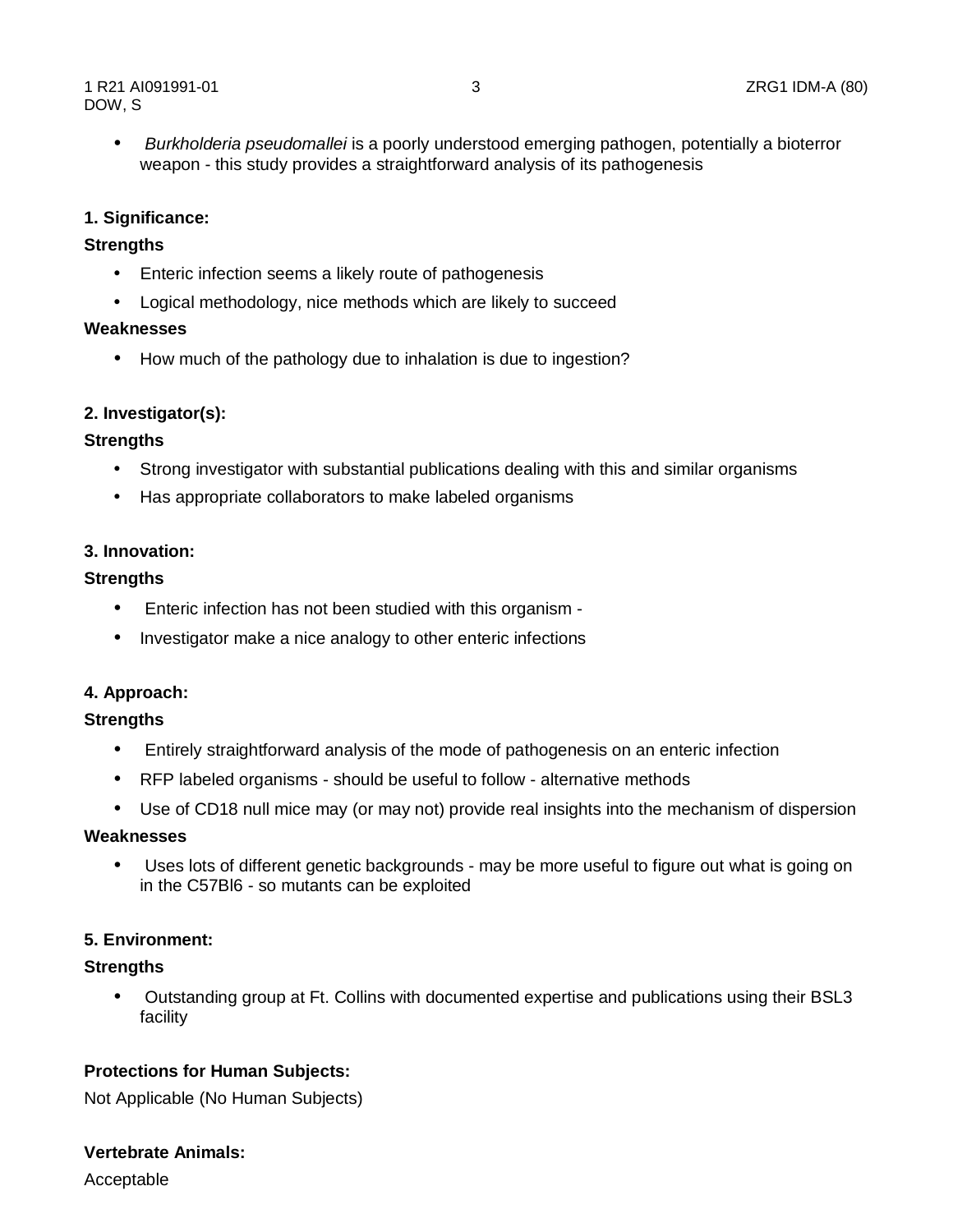# **Biohazards:**

Acceptable

## **Select Agents:**

Acceptable

## **Resource Sharing Plans:**

Not Applicable (No Relevant Resources)

## **Budget and Period of Support:**

Recommend as Requested

## **CRITIQUE 2:**

Significance: 1 Investigator(s): 2 Innovation: 3 Approach: 2 Environment: 1

## **Overall Impact:**

#### **Strengths**

• The proposed research is a descriptive study that follows up on the discovery that *B. pseudomallei* establish a persistent enteric infection in mice. The discovery indicates that there is a significant oral route of infection, and has the potential to significantly expand our understanding of many aspects of melioidosis. The work will provide a general characterization of oral route of infection, which should help set the stage for studies to evaluate the impact of this route in humans.

#### **1. Significance:**

#### **Strengths**

- • The work has the potential to transform our understanding of the pathogenesis of melioidosis, a poorly understood disease of biodefense importance.
- • Epidemiological work suggests that oral infection investigated here in mice may be very important in humans. The support letter from Sharon Peacock is quite compelling on this point.

#### **2. Investigator(s):**

## **Strengths**

• The investigator and his collaborators are highly experienced in working with *B. pseudomallei*  animal models and are perfectly positioned to carry out the proposed work.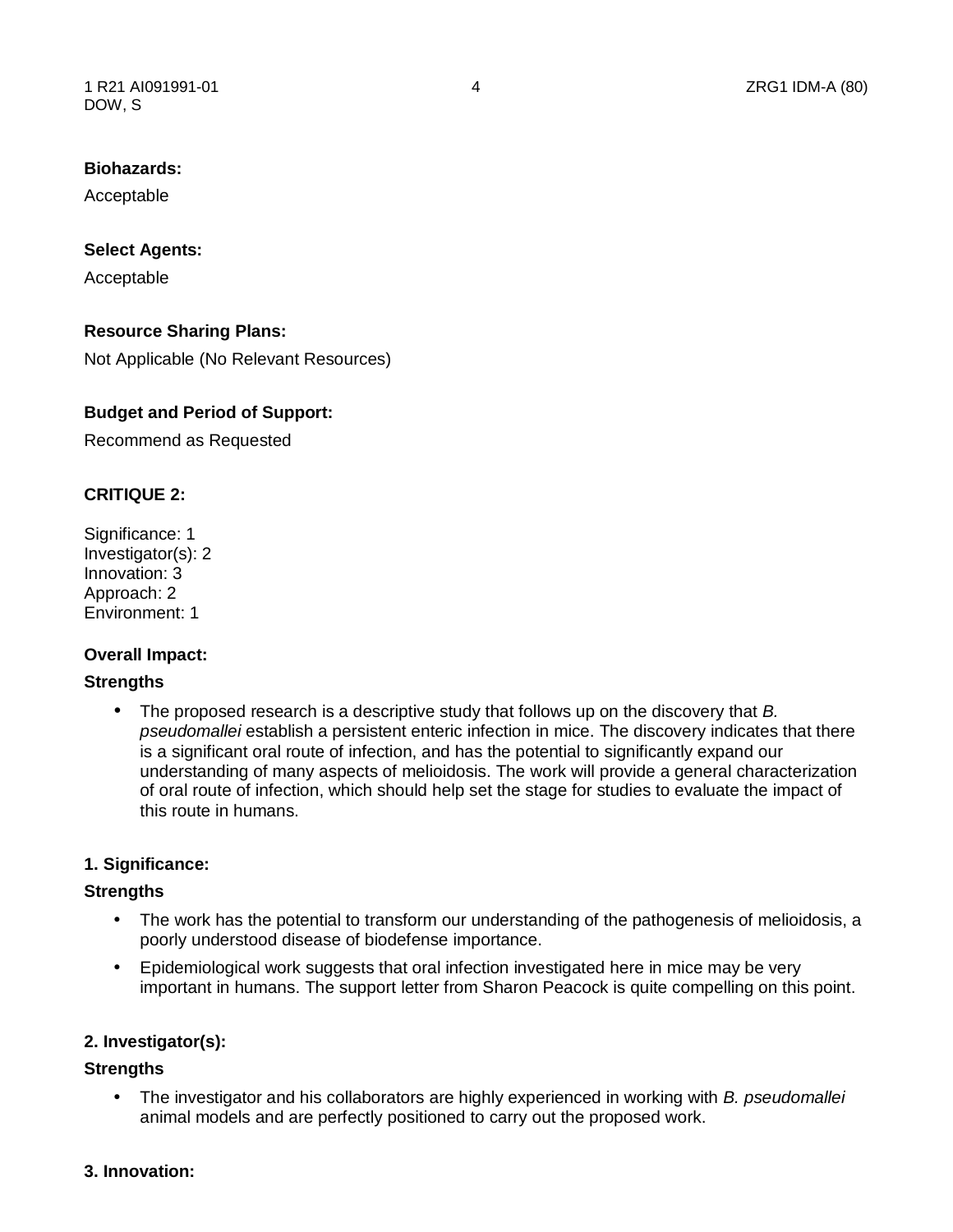## **Strengths**

 • The research topic is quite novel. Although the experimental attack is straightforward, the relatively descriptive studies are quite appropriate at this early point.

## **4. Approach:**

#### **Strengths**

- • A first experiment to screen different *B. pseduodmallei* clinical isolates for oral infectivity is feasible and should help define how universal this route of infection is.
- The analysis of the infection of different enteric cell types using GFP tagged bacteria is an appropriate way to help define the cellular course of the infection.

#### **Weaknesses**

• Including the avirulent *B. pseudomallei* relative *B. thailandensis* in the set of strains assayed for oral infection could provide a valuable negative control.

#### **5. Environment:**

#### **Strengths**

- The RBL facilities are exceptionally good for BSL3 work of the sort described here.
- The investigator has a close collaborator Herb Schweizer who should provide bacterial expertise where necessary.

#### **Protections for Human Subjects:**

Not Applicable (No Human Subjects)

#### **Vertebrate Animals:**

Acceptable

• Mice will be used as the host and handled humanely.

#### **Biohazards:**

Not Applicable (No Biohazards)

#### **Budget and Period of Support:**

Recommend as Requested

#### **Select Agents:**

Acceptable

## **Applications from Foreign Organizations:**

Not Applicable (No Foreign Organizations)

#### **Resource Sharing Plans:**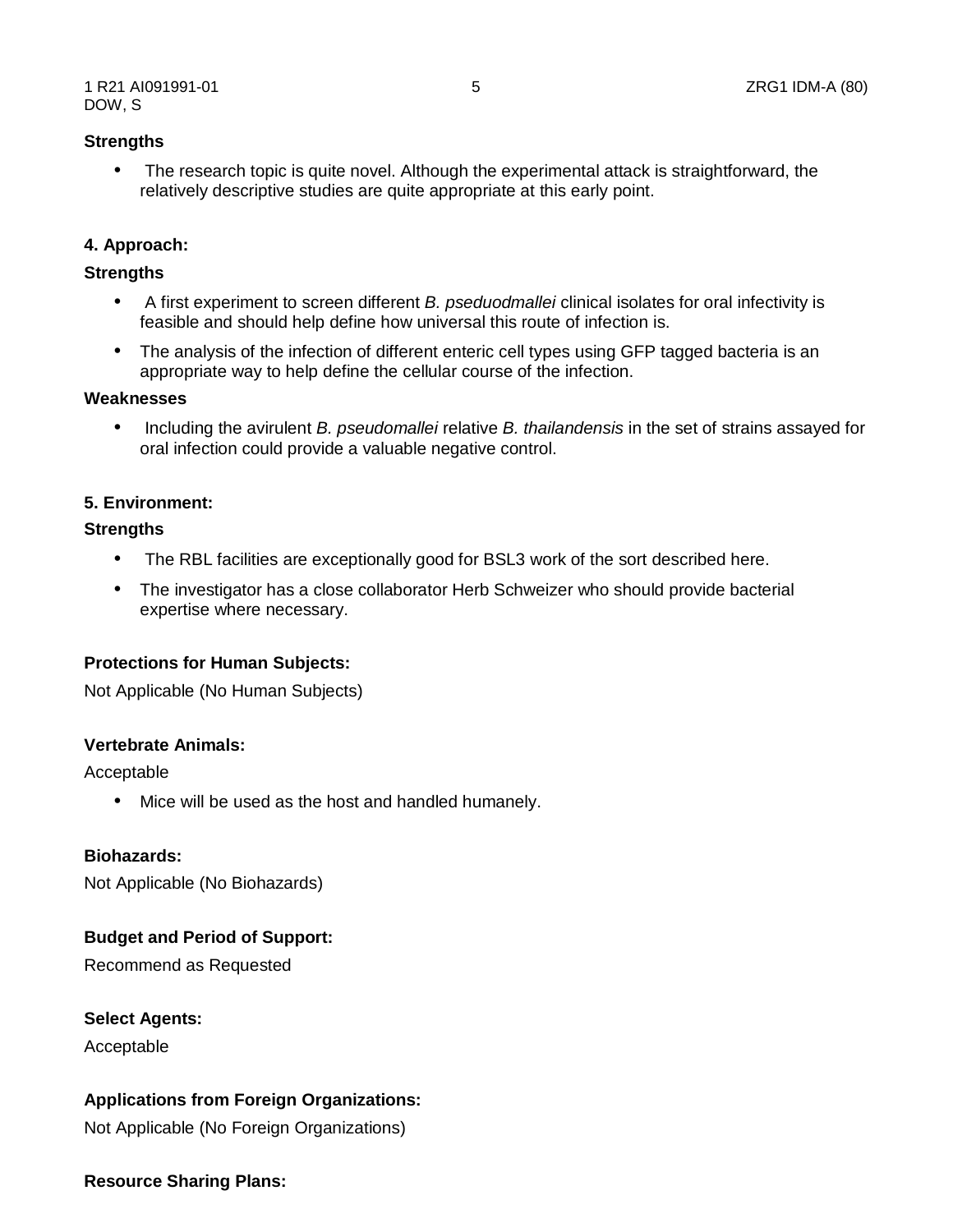#### Acceptable

## **CRITIQUE 3:**

Significance: 1 Investigator(s): 1 Innovation: 2 Approach: 1 Environment: 1

#### **Overall Impact:**

#### **Strengths**

- Proposal for novel route of infection by *Burkholderia pseudomallei*.
- The reasoning behind this hypothesis is sound and supported by preliminary field studies.
- The study proposes directed and well-controlled experiments.

## **1. Significance:**

## **Strengths**

• Analysis of an emerging pathogen.

## **2. Investigator(s):**

#### **Strengths**

• Extremely well qualified scientists to carry out this study.

#### **3. Innovation:**

#### **Strengths**

• Looking at an emerging pathogen thru a new lens.

## **Weaknesses**

 • Although the enteric link could be coincidental, studies should be done to detect where the reservoir of bacterial is in infected host.

#### **4. Approach:**

#### **Strengths**

• Very straightforward and based on previous successful studies.

#### **5. Environment:**

#### **Strengths**

• Satisfactory.

#### **Vertebrate Animals:**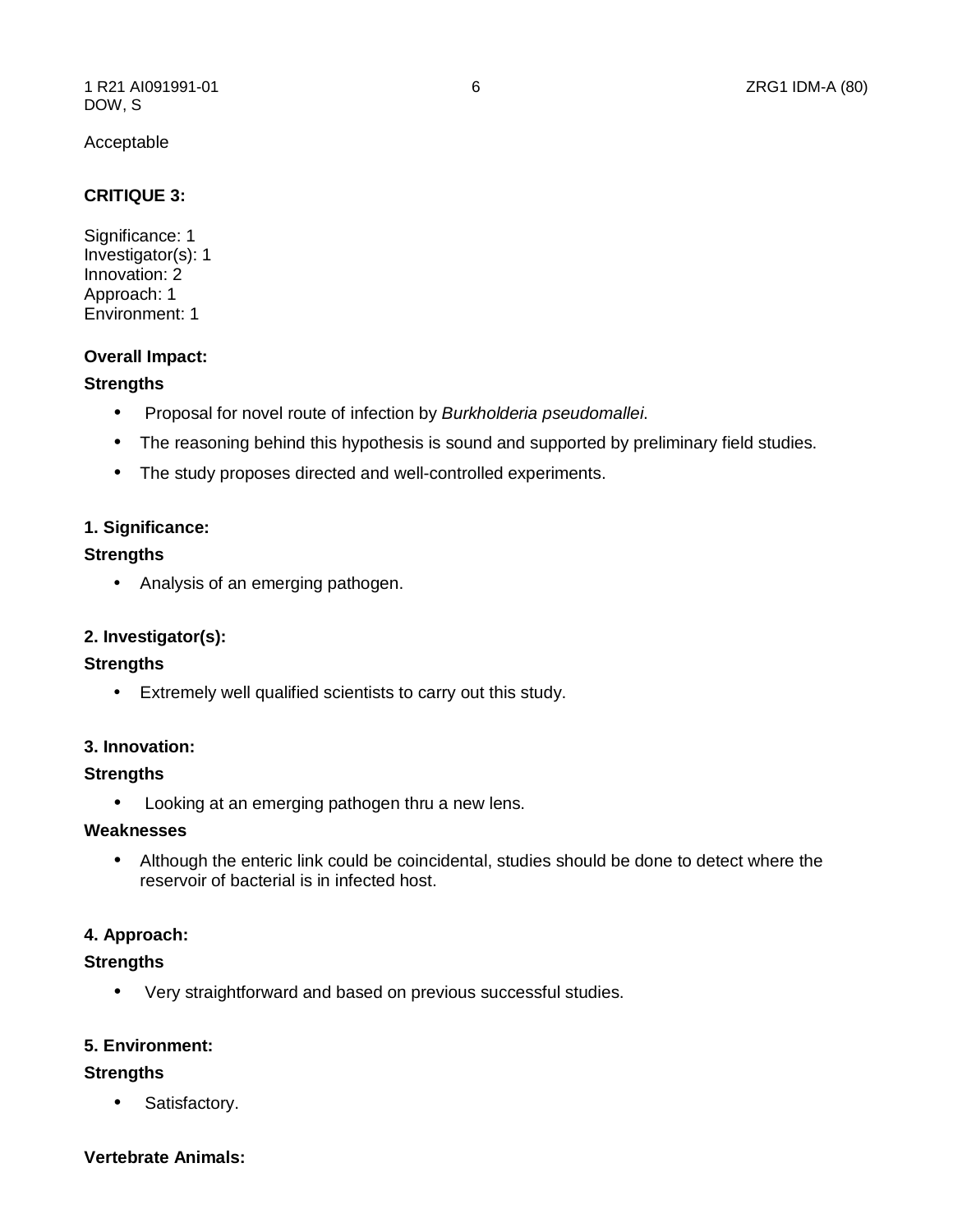• Acceptable

## **OFFICER TO SUMMARIZE THE OUTCOME OF DISCUSSIONS OF THE REVIEW COMMITTEE ON THE FOLLOWING RESUME SECTIONS WERE PREPARED BY THE SCIENTIFIC REVIEW THE FOLLOWING ISSUES:**

#### **VERTEBRATE ANIMAL (Resume): ACCEPTABLE**

## **COMMITTEE BUDGET RECOMMENDATIONS: The budget was recommended as requested.**

NOTICE: In 2008 NIH modified its policy regarding the receipt of resubmission (formerly termed amended) applications. Detailed information can be found by accessing the following URL address: <http://grants.nih.gov/grants/policy/amendedapps.htm>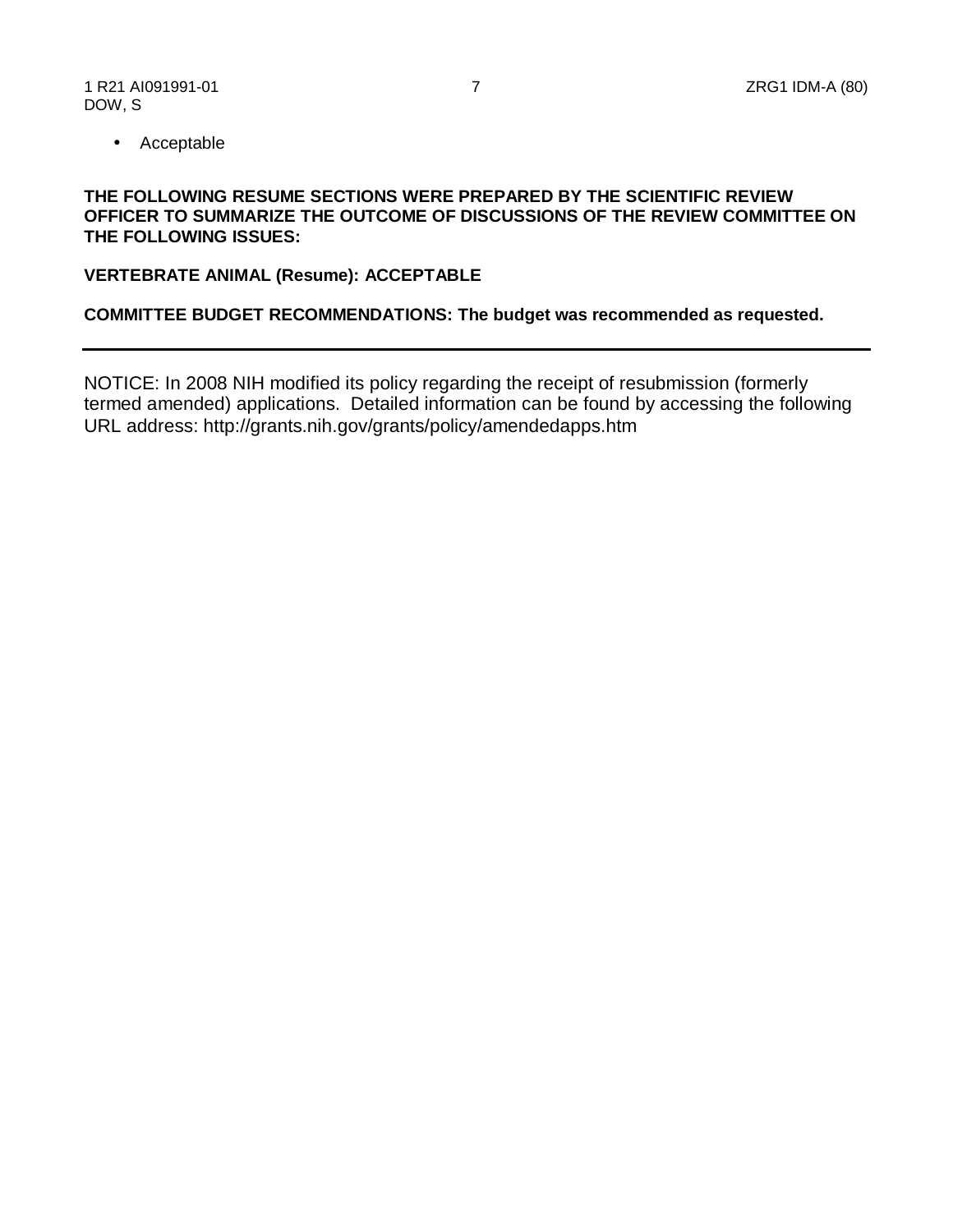#### **MEETING ROSTER**

#### **Center for Scientific Review Special Emphasis Panel CENTER FOR SCIENTIFIC REVIEW Special Topics: Bacterial Pathogenesis ZRG1 IDM-A (80) S June 10, 2010 - June 11, 2010**

#### **CHAIRPERSON**

ABU KWAIK, YOUSEF A, PHD PROFESSOR MOLECULAR PATHOGENESIS DEPARTMENT OF MICROBIOLOGY AND IMMUNOLOGY UNIVERSITY OF LOUISVILLE COLLEGE OF MEDICINE LOUISVILLE, KY 40202

#### **MEMBERS**

AKINS, DARRIN R, PHD ASSOCIATE PROFESSOR DEPARTMENT OF MICROBIOLOGY & IMMUNOLOGY UNIVERSITY OF OKLAHOMA HEALTH SCIENCES CENTER OKLAHOMA CITY, OK 73034

ALLEN, LEE-ANN H, PHD ASSOCIATE PROFESSOR DEPARTMENT OF INTERNAL MEDICINE UNIVERSITY OF IOWA COLLEGE OF MEDICINE IOWA CITY, IA 52242

BARBIERI, JOSEPH T, PHD PROFESSOR DEPARTMENT OF MICROBIOLOGY MEDICAL COLLEGE OF WISCONSIN MILWAUKEE, WI 53226

BAVOIL, PATRIK M, PHD PROFESSOR DEPARTMENT OF MICROBIAL PATHOGENESIS SCHOOL OF DENISTRY UNIVERSITY OF MARYLAND BALTIMORE, MD 21201

BRAUNSTEIN, MIRIAM S, PHD ASSOCIATE PROFESSOR DEPARTMENT OF MICROBIOLOGY AND IMMUNOLOGY UNIVERSITY OF NORTH CAROLINA AT CHAPEL HILL CHAPEL HILL, NC 27599

DARWIN, ANDREW J, PHD ASSSOCIATE PROFESSOR SCHOOL OF MEDICINE MEDICAL SCIENCE BUILDING NEW YORK UNIVERSITY NEW YORK, NY 10016

 DE FIGUEIREDO, PAUL , PHD ASSISTANT PROFESSOR DEPARTMENT OF PLANT PATHOLOGY AND MICROBIOLOGY TEXAS A&M UNIVERSITY COLLEGE STATION, TX 77845

FORSBERG, AKE , PHD RESEARCH DIRECTOR DEPARTMENT OF MEDICAL COUNTERMEASURES FOI NBC-DEFENCE CEMENTVAGEN 20, 90182UMEA **SWEDEN** 

JOHNSON, ERIC A, SCD PROFESSOR DEPARTMENT OF BACTERIOLOGY FOOD RESEARCH INSTITUTE UNIVERSITY OF WISCONSIN MADISON, WI 53706

MADIRAJU, MURTY V, PHD PROFESSOR DEPARTMENT OF BIOCHEMISTY UNIVERSITY OF TEXAS HEALTH CENTER AT TYLER TYLER, TX 75708

MALOY, STANLEY R, PHD PROFESSOR DEPARTMENT OF BIOLOGY CENTER FOR MICROBIAL SCIENCES SAN DIEGO STATE UNIVERSITY SAN DIEGO, CA 92182

MANOIL, COLIN C, PHD PROFESSOR DEPARTMENT OF GENOME SCIENCES UNIVERSITY OF WASHINGTON SEATTLE, WA 98195

MARCONI, RICHARD T, PHD PROFESSOR DEPARTMENT OF MICROBIOLOGY AND IMMUNOLOGY MEDICAL COLLEGE OF VIRGINIA RICHMOND, VA 23298

MCLEAN, ROBERT JC, PHD PROFESSOR DEPARTMENT OF BIOLOGY TEXAS STATE UNIVERSITY SAN MARCOS, TX 78666

MISSIAKAS, DOMINIQUE M, PHD ASSOCIATE PROFESSOR DEPARTMENT OF MICROBIOLOGY UNIVERSITY OF CHICAGO CHICAGO, IL 60637

NAKATSU, CINDY H, PHD PROFESSOR DEPARTMENT OF AGRONOMY PURDUE UNIVERSITY WEST LAFAYETTE, IN 47907